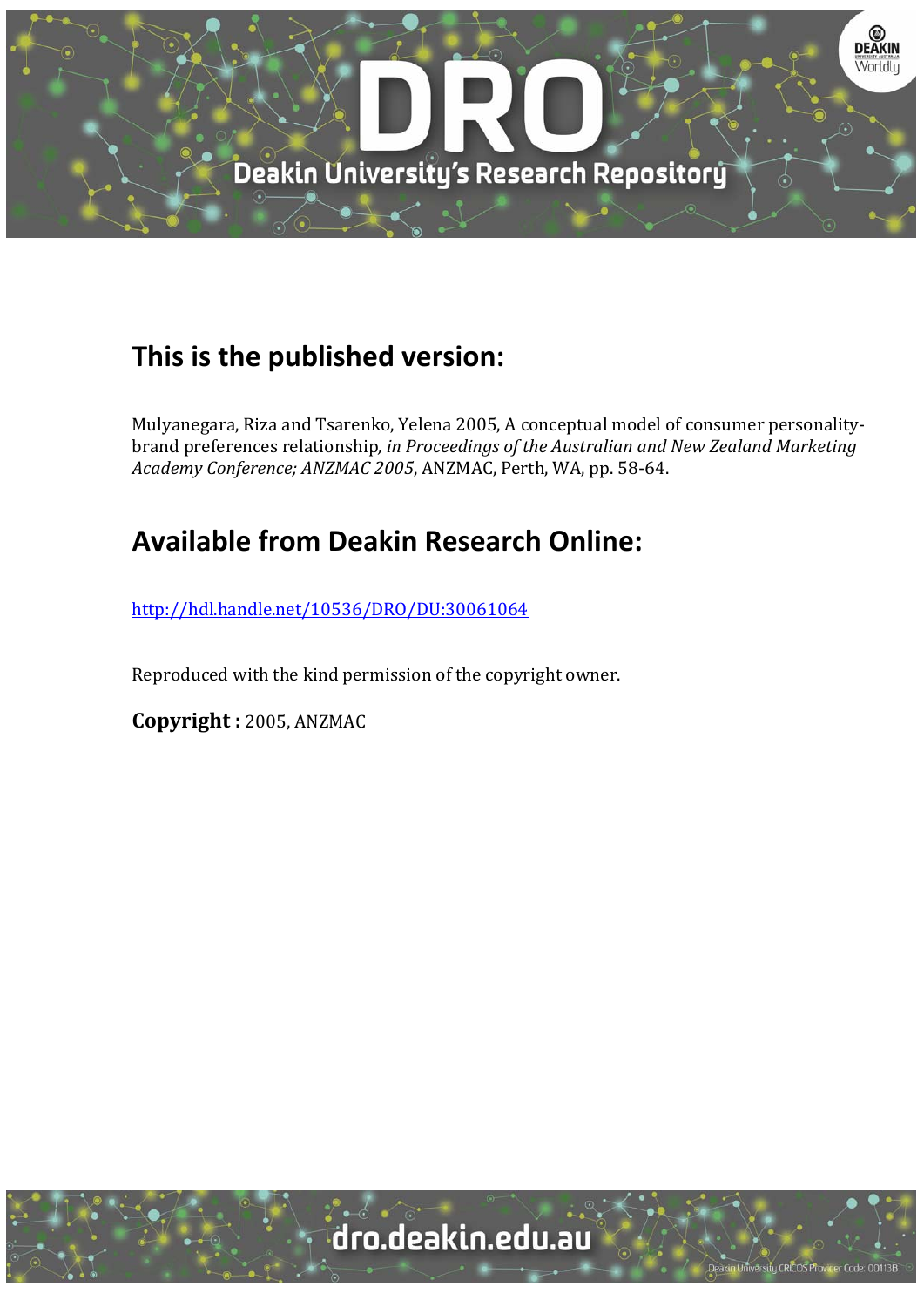## **A Conceptual Model Of Consumer Personality-Brand Preferences Relationship**

Riza Mulyanegara, Monash University Yelena Tsarenko, Monash University

#### **Abstract**

There have been a significant number of studies that investigate the antecedents to customers in forming their brand preferences. However, there is a dearth of research devoted to examining the role of customer personality in marketing. This conceptual paper attempts to cover this gap through examining the relationships between consumer personality and brand preference. We developed a conceptual model which is based on the Big Five theory of personality and show how this could be applied to the marketing context. It is proposed that human personality has a significant relationship with brand preferences.

Keywords: consumer personality, big five, brand preferences, consumer characteristics.

### **Background**

Personality can be defined as the consistency of interaction towards a person's external and internal stimuli (Fiske, 1971). Personality research has been a cornerstone in psychology since the early  $20<sup>th</sup>$  century and been used across various other disciplines outside psychology (Pervin and John, 1992; Monte, 1999). Despite its growing popularity in other social science disciplines, the number of personality research in marketing is considered very limited (Baumgartner, 2002). It is suggested that marketers often rely to their own personality measurement scales rather than using the existing psychology construct when it comes to personality research (Baumgartner, 2002). On the other hand, management scholars use existing psychology constructs, such as the Big Five, to measure the significance of employees' personality to work behaviour (Heller, Judge, and Watson, 2002). Hence, the number of personality research in management has so far surpassed those in marketing discipline

Although consumer personality research has received marketing scholars' interest since 1960's (Westfall, 1962), there has always been problem in finding the significance of personality to consumer behaviour (Shank and Langemeyer, 1994). It seems that marketers found it difficult to trust personality as a reliable construct to predict behaviour due to the complex nature of human personality (Blackwell, 2001) and the existence of more powerful tools to predict behaviour such as price, values, product usage, and perception (Shank and Langemeyer, 1994). This resulted in the substantial research gap in marketing discipline, particularly in examining the relationship between consumer personality and brand preferences.

Jacoby (1971, 244) argued that the arguments against the significance of personality in predicting behaviour is mostly "without justification". Jacoby (1971) pointed out the fact that most marketing scholars administer a broad-range of personality scales and attempt to correlate response to product preference without any prediction on how specific personality traits might correlate with specific aspect of behaviour. There has also been a problem in applying the research findings on consumer personality, as personality-based segmentation in the past was not proven effective (Blackwell, 2001, p.214).

This paper seeks to integrate the psychological constructs (the Big Five) into the process of forming brand preference. Essentially our research is based on the following premise: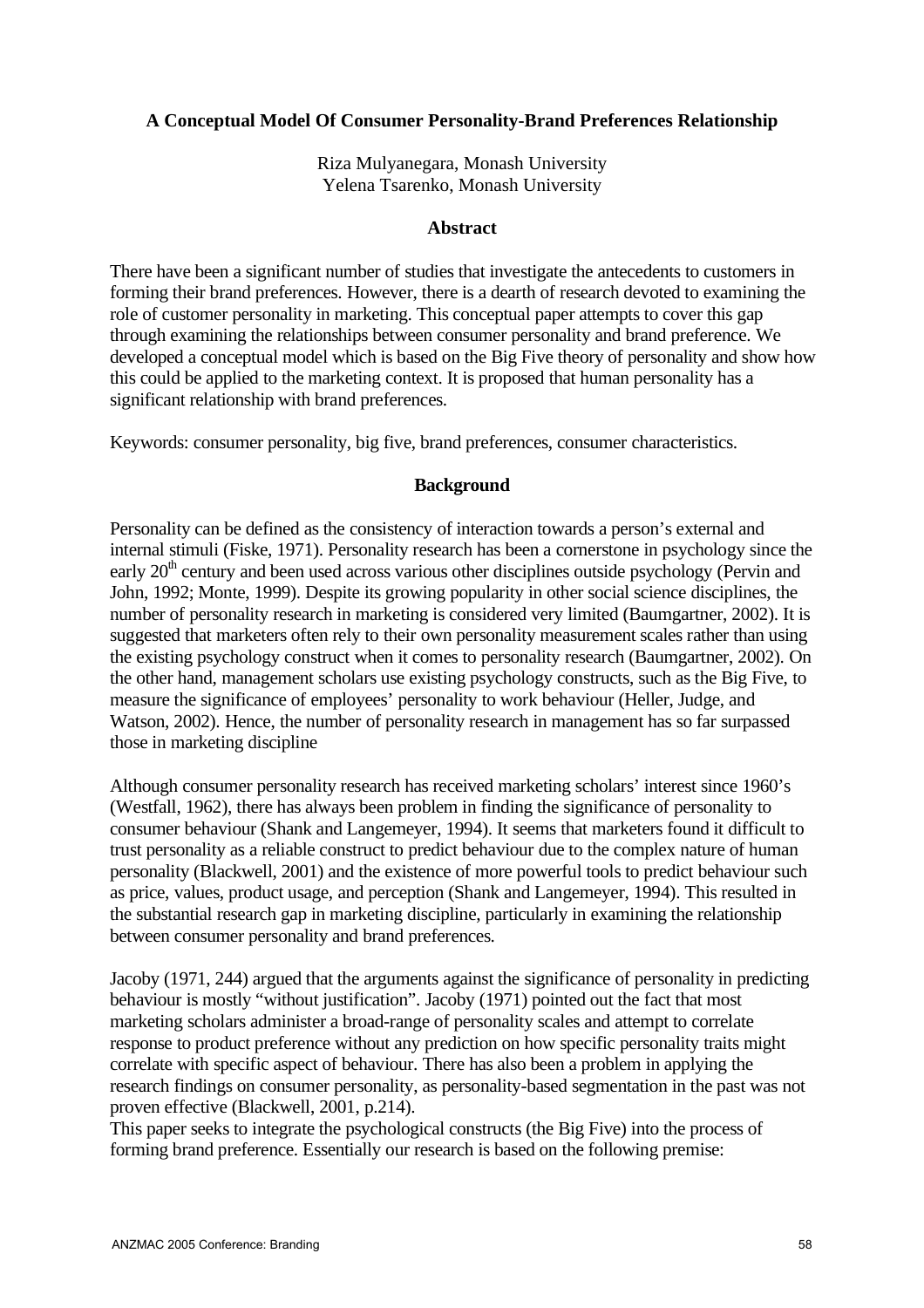*The greater the congruity between the human characteristics that consistently and distinctively describe an individual's actual or ideal self and those that describe a brand, the greater the preference for the brand (Aaker, 1997).*

### **Human personality – The Big Five**

The history of Big Five model is long and quite complicated. It was marked by many advances by psychologist before this model was accepted by science as a reliable personality construct.

The quest for a systematic approach began in 1884 when Sir Francis Galton attempted to categorise personality-related words based on a Standard English dictionary. Sir Galton's work was then followed up by Thurstone, who conducted a factor analysis of 60 personality terms and came up with 5 common factors. Cattell followed Thurstone's method but came up with a more complex set of personality variables, now known as 16 Cattell Personality Factors (PF) (Goldberg, 1990). Other researchers, including Fiske and Digman, did a follow up study by analysing Cattell's 16 Factors and found out that only 5 factors are proven to be replicable across different context (Deary, 1996). This argument is also supported by later research, which confirms the birth of 'Big Five' in personality theory. Although many scholars contributed to the development of the Big Five, Fiske is often considered as its founder (Goldberg, 1990) based on his factor analysis of Cattell's personality variables. The Big Five theory has been tested across different cultural contexts (McCrae and Allik, 2002) and considered as one of the most systematic and reliable personality constructs (Goldberg, 1990).

Before Costa & McCrae (1985) proposed their Big Five model, the Big Five did not have any fixed labels. The model was born through inductive process, where the theories are derived from the analysis of data (Monte, 1999). Hence, the labelling of each factor is up to the creativity of each researcher. In fact, Fiske's Big Five was very different compared to Costa and McCrae's in terms of the labelling system (Goldberg, 1990). Each dimension in Big Five has a bipolar scale in which participants have to rank themselves in order to describe their personality. (1) Neuroticism dimension assess an individual's prone to psychological distress, unrealistic ideas, excessive cravings or urges, and maladaptive coping responses. The high scorers tend to be worried, nervous, emotional, and hypochondriacal. (2) Extraversion dimension assesses an individual's quantity and intensity of interpersonal interaction and activity level. The high scorers tend to be sociable, active, talkative, person-oriented, optimistic, fun-loving, and affectionate. (3) Openness dimension assesses an individual's proactive seeking and appreciation of experience for its own sake, toleration for, and exploration of the unfamiliar. The high scorers tend to be curious, creative, original, imaginative, and untraditional. The fourth dimension, (4) agreeableness assesses an individual's quality of interpersonal orientation along a continuum from compassion to antagonism in thoughts, feelings, and actions. The high scorers are likely to be soft-hearted, good-natured, trusting, helpful, forgiving, gullible, and straightforward. Finally, (5) the conscientious dimension assesses one's degree of organization, persistence, and motivation in goal-directed behaviour. The high scorers of this dimension tend to be organised, reliable, and hard working (Costa and McCrae, 1985).

The Big Five Model explains individual differences using a trait analysis approach. Using this framework, a person who has high score in neuroticism dimension is considered unstable and emotional. On the other hand, a person who scores high in extraversion dimension is likely to be adventurous and energetic (Goldberg, 1990). It worth noting that in the realm of psychology studies, the Big Five is regarded as Dimensional/Galilean rather than Categorical/Aristotelian approach (Monte, 1999). The Big Five aims to explain individual differences based on several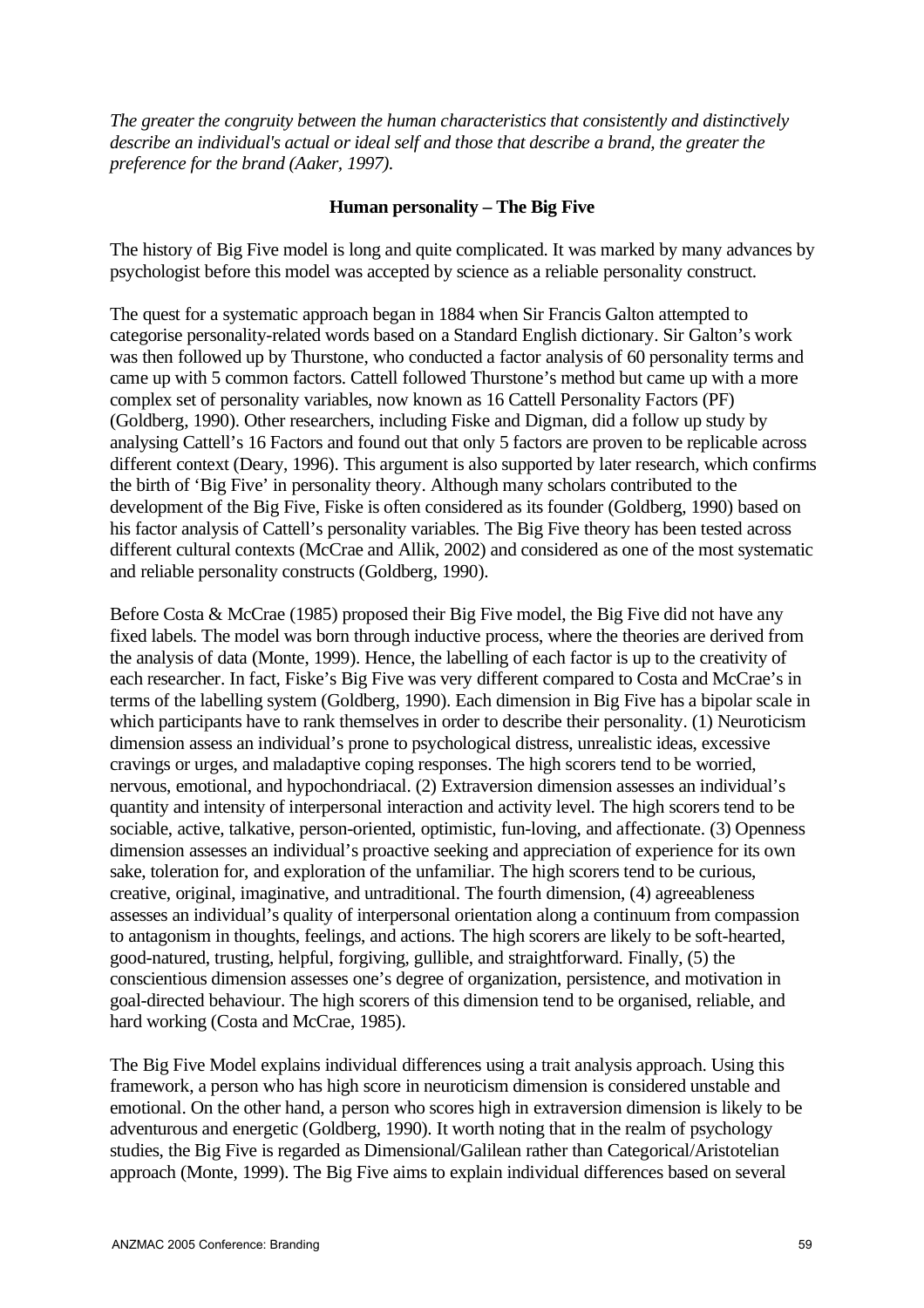dimensions rather than putting people into boxes of personality categories, which enables researchers to examine individual differences based on different trait factors.

### **Brand Preferences**

Blackwell (2001, p.289) defines preferences as "attitudes toward one object in relation to another". He further comments that consumers' preference over one brand does not directly translate into buying intention. Hence, there are differences between consumers' preference and buying intention. It seems that most business organisations are interested to the latter one, neglecting the fact that consumers' preferences play a role in purchase decision. Many researchers agree that sought benefits and consumer perception are the main antecedents of brand preferences, which is as follows:

 $BP = \sum PA + CP$ 

Where: BP - Brand preferences PA - Product attributes CP - Consumer perception (Adapted from Yang, 2002).

O'Connor and Sulivan (1995) argued for a more complex combination to predict brand preferences which is as follows:

- $BP = PU + PP + A + B + \sum R (MV)$
- Where: BP - Brand preferences PU - Product usage PP - Purchase patterns A - Attitude B - Benefits sought R - Consumer response

MV - Marketing Variables

Although existing literatures on brand preferences mostly exclude personality variables from the model, a number of marketing scholars acknowledge the significance of consumer personality in brand preferences and choice. McEnally and de Chernatony (1999, p.2) argue that "incorporation of personal characteristics into the brand makes it more appealing to consumers who are more likely to affiliate with brands possessing desirable personalities". Phau and Lau (2001, p.431) note that "a consumer who prefers a certain brand will perceive that its personality is congruent with his/her preferred personality and will project their preferred personality on to the brand". Recent research by Tsu Wee (2004) also supported both arguments, indicating that personality congruence has significant impact upon brand preferences.

While there is theoretical support to argue for the relationship between personality and brand preferences, there is lack of empirical evidence in examining the preferences of consumers according to their personality type where each type corresponds to one dimension of Big Five. Recent research by Grimm (2005) highlighted the gap in personality research but does not address personality dimensions as the main concern. Grimm (2005) includes personality congruence along with attribute perceptions and affective responses as significant variables affecting preference. The study found that personality congruence has significant impact on brand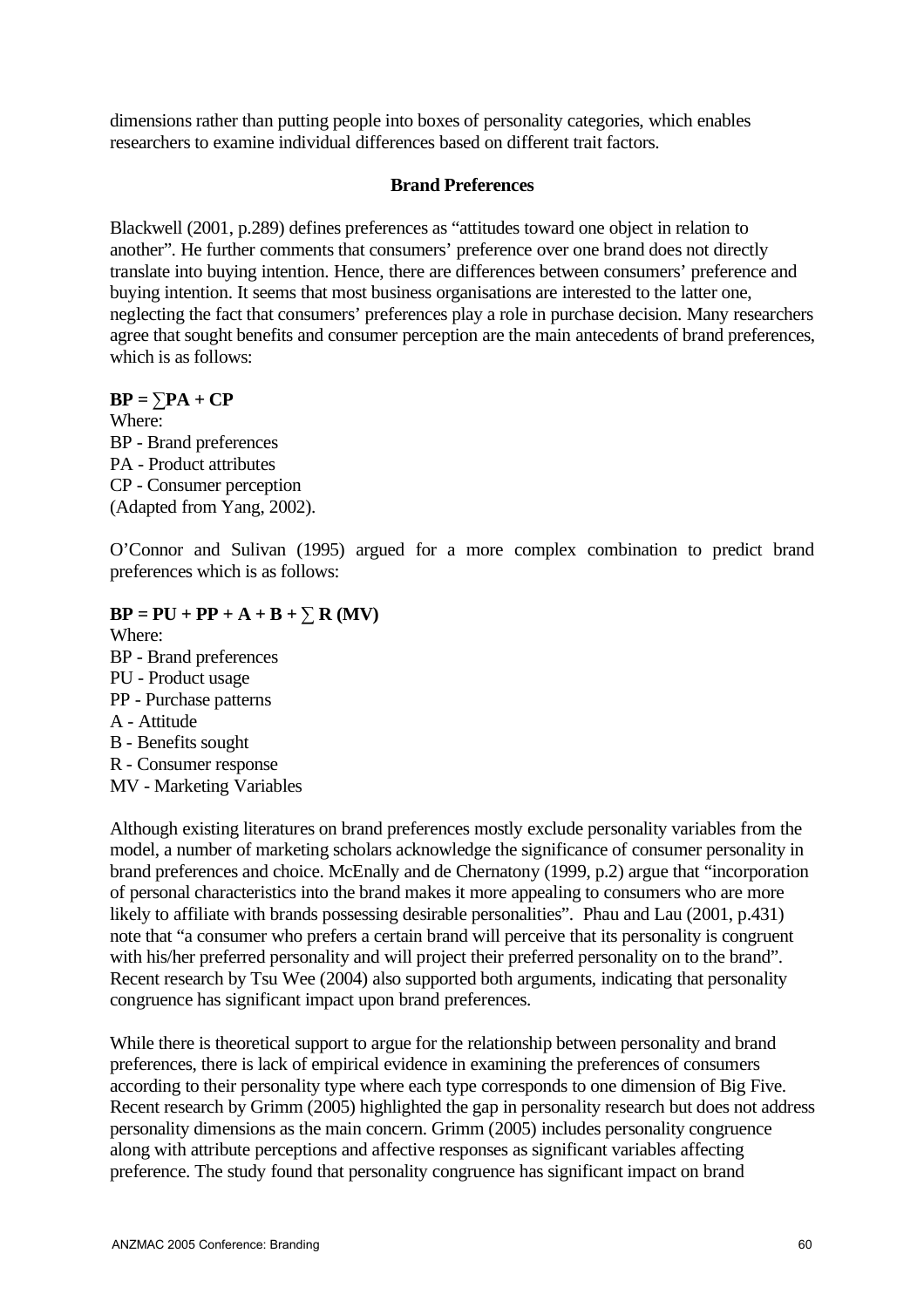preferences. In fact, personality congruence has the greatest direct impact on preferences in choosing banking institutions (Grimm, 2005).The study, however, did not use any psychology constructs in measuring personality variables, hence lacking details in discussing the preference implications of each personality dimension.

## **Conceptual Model**

The notion that consumers express and transfer their personality towards brand (Aaker, 1997; Phau and Lau, 2001) is the fundamental support for our conceptual model

The model (Fig 1) uses the Big Five construct as a starting point, whereas consumers are grouped into 5 dimensions. Scores on NEO PI-R (Neuroticism-Extraversion-Openness Personality Inventory Ratio) or Goldberg's questionnaires determines where each consumer is positioned. It is important to remember that with this Galilean/Dimensional approach, a person can be positioned into more than one dimension. As mentioned earlier, in the questionnaires participants are asked to rank themselves in each dimension and calculate the score for each dimension. In psychology, each dimension is usually analysed in order to give full picture of the participant's personality, particularly when used to analyse personality disorders (Monte, 1999). However, in the marketing context, researchers are often only interested to find out significant dimensions of consumer personality. The way 'significant' is defined in The Big Five as the dimension in which the participants score the highest. There is no rule of thumb concerning the number of dimensions that can be taken into account in marketing, however, for the purpose of this study, 2 dimensions are considered the maximum number to be included in the model in order to classify respondents into specific personality cluster which best describes their personal characteristics.

It can be seen from the discussion above that human personality translates into expected brand characteristics, leading us to the first proposition

# *Proposition1 Preferred brand characteristics are strongly related to consumer personality and characteristics*

It is important to recognise the fact that not all traits in each dimension are transferable into brand characteristics. Hence, to determine consumers' preferred brand characteristics, each dimension's traits are analysed and only significant personality variables are included in the model. For example, extraversion personality dimension has active and fun characteristics. These characteristics can be applied to brand, thus resulting in preferred brand characteristics. However, other characteristics such as worried and inadequacy from Neuroticism dimension can not be effectively applied to brand personality. Hence, those two variables might not be appropriate as preferred brand characteristics. Based on those assumptions, the preferred brand characteristics of each dimension is as follows:

From the table below it can be seen that some preferred characteristics can be directly applied to brand personality. For instance, a brand such as 3G Mobile has creative and original appeal in the brand itself, hence appeals directly to Openness personality. On the other hand, bank and Insurances Company with trustable and helpful brand personality appeals directly to consumers who are high scorers of Agreeable dimension.

It is important to notice that expected brand characteristics do not always equal perceived brand characteristics. The latter is influenced by marketing variables such as response towards advertising and organisation's image as well as 'created' brand personality enforced by marketers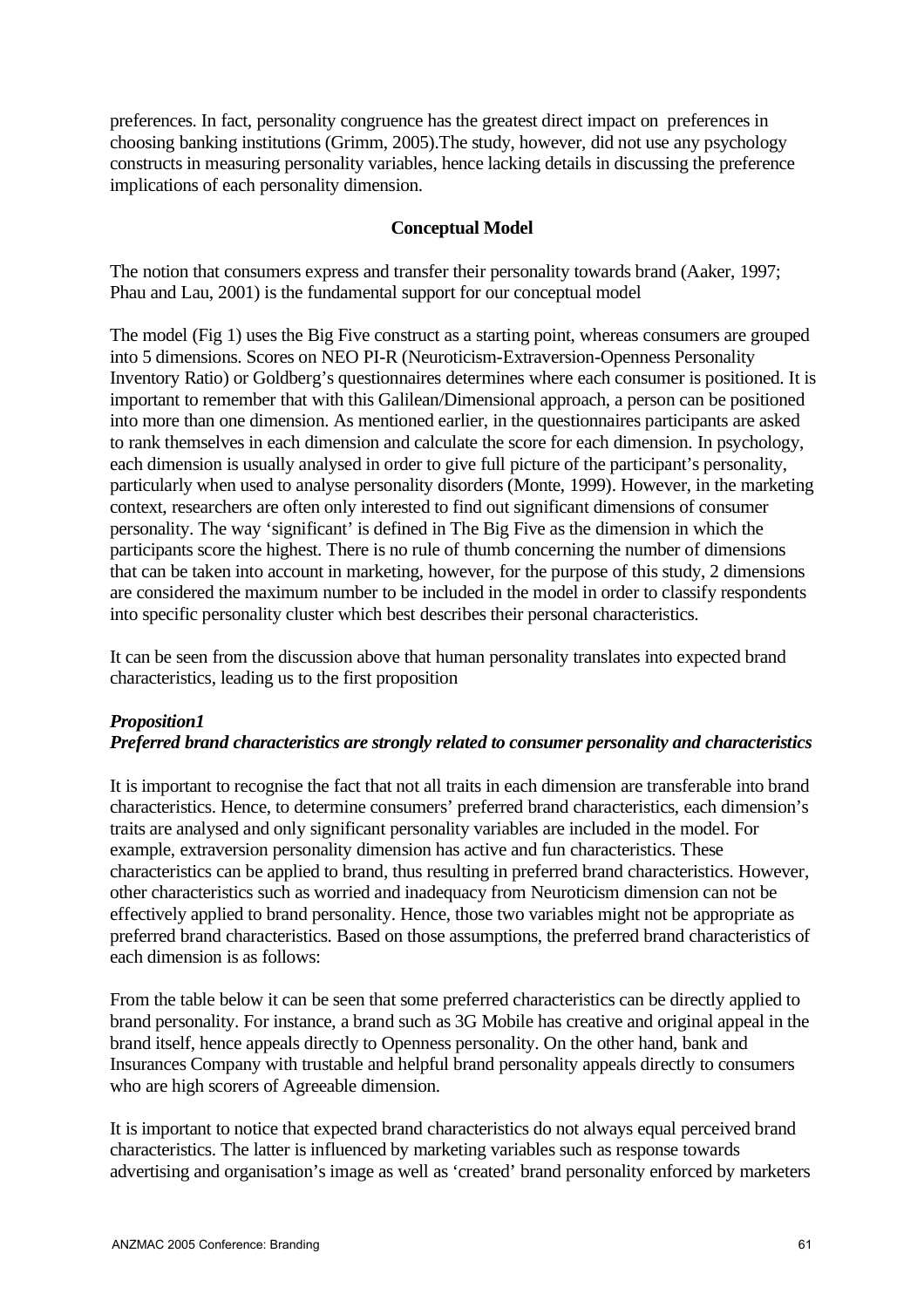(Phau and Lau, 2001). The gap between expected brand characteristics and perceived brand characteristics reduces brand preference. This leads us to the main proposition of this paper.

Table 1. Alignment between consumer personality dimension and preferred brand characteristics

| <b>Consumer Personality Dimension</b> | <b>Preferred Brand Characteristics</b>                              |
|---------------------------------------|---------------------------------------------------------------------|
| Neuroticism (N)                       | Emotional, Urgency                                                  |
| <b>Extraversion</b> (E)               | Sociable, Active, people-oriented, Optimistic,<br>Affectionate, Fun |
| Openness $(O)$                        | Creative, Original, Imaginative, Untraditional                      |
| Agreeableness (A)                     | Helpful, Straightforward, Trustable                                 |
| Conscientiousness (C)                 | Neat, Preserving, Purposeful                                        |

## *Proposition 2*

*The lower the discrepancy between perceived and preferred brand characteristics, the greater brand preference. Marketing variables play mediating role in either distracting or merging preferred and perceived brand characteristics*

# $BP = DBC - PBC + \sum R (MV)$

Where: BP - Brand preferences DBC – Preferred (Desirable) brand characteristics PBC - Perceived brand characteristics R (MV) - Response towards marketing variables.

The role of marketing variables in the model is to match the preferred and perceived brand characteristics. However, it must be remembered that consumers' overall response towards marketing variables can influence perceived brand characteristics in either positive or negative way. Phau and Lau (2001) stress the importance of understanding consumer personality before enforcing 'created' brand image through marketing variables because marketing variables can sometimes distract consumers from transferring their own personality into the brand.

### **Discussion**

In this paper it has argued that personality congruence is strongly related to brand preferences. Although the conceptual model and propositions have substantial theoretical support, further empirical research is essential. The next stage is to develop hypotheses based on the propositions and test them through an empirical study. The investigation would aim to measure the strength of association between consumer personality (type) and expected brand characteristics (proposition 1) as well as measuring the strength of marketing variables that influence preferences (proposition 2). It is expected that the research findings could contribute to closing the existing research gap by increasing the understanding of the relationship between consumer personality and formation of consumers' brand preferences. The study also broadens the scope of personality research in the marketing discipline.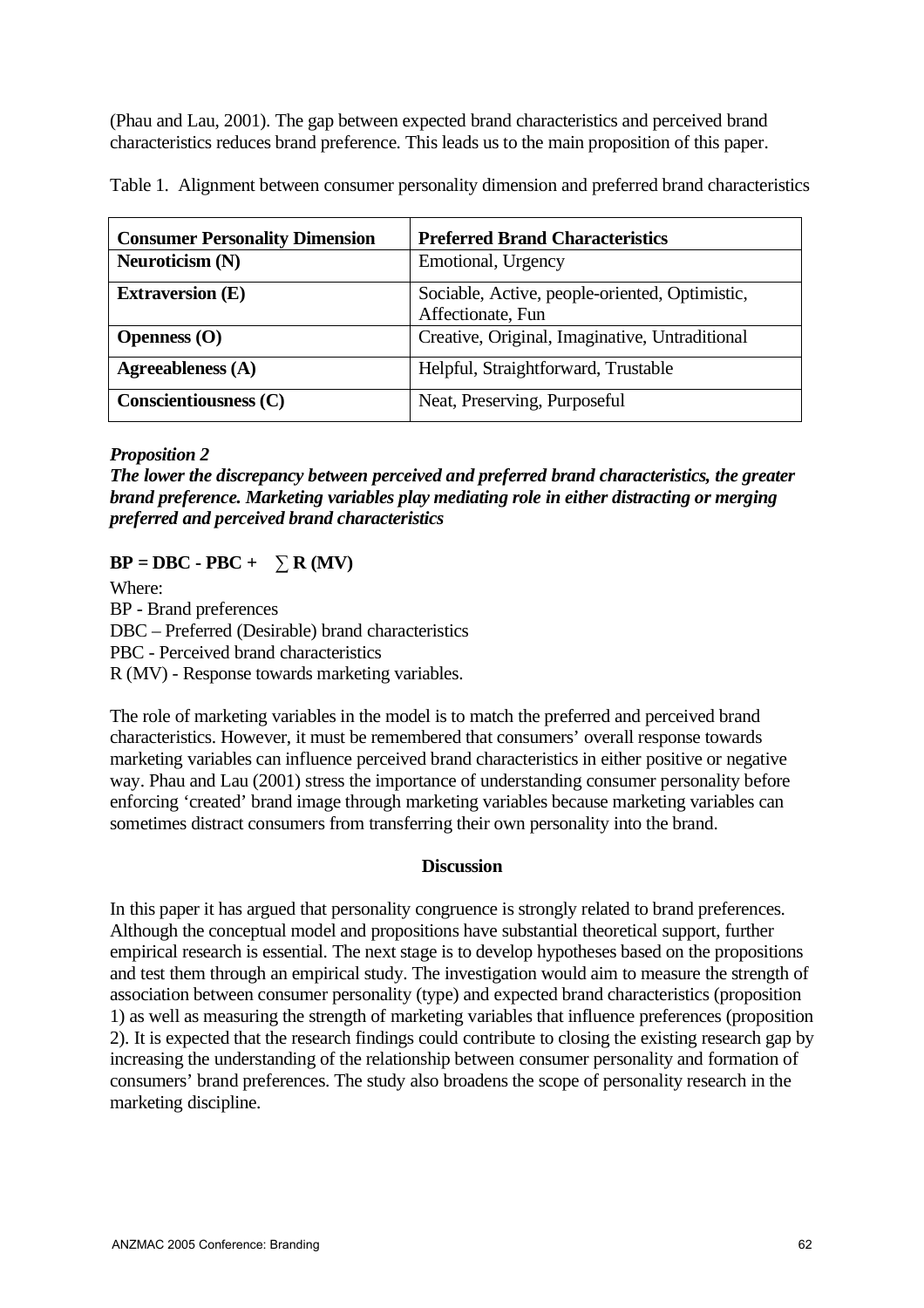# **References**

Aaker, J. L. (1997). Dimensions of brand personality. Journal of Marketing Research (JMR) 34(3): 347.

Baumgartner, H. (2002). Toward a personology of the consumer. Journal of Consumer Research 29(2): 286

Blackwell, R. D., P. W. Miniard, et al. (2001). Consumer Behavior 9th ed. Fort Worth, Harcourt.

Costa, P.T & McCrae, R.R (1985) Emerging Lives Enduring Dispositions: Personality in Adulthood, New York, Scott Foresman & Co.

Deary, I. J. (1996). A (Latent) Big Five Personality Model in 1915? A Reanalysis of Webb's Data[Personality Processes and Individual Differences]. Journal of Personality and Social Psychology 71(5): 992]

Fiske, D. W. (1971). Measuring the concepts of personality. Chicago, Aldine.

Goldberg, L. R. (1990). An Alternative 'Description of Personality': The Big-Five Factor Structure [Personality Processes and Individual Differences]. Journal of Personality and Social Psychology 59(6): 1216.

Grimm, P. E. (2005). Components impact on brand preferences. Journal of Business Research 58(4): 508.

Heller, D., T. A. Judge, et al. (2002). The confounding role of personality and trait affectivity in the relationship between job and life satisfaction. Journal of Organizational Behavior 23(7): 815.

Jacoby, J. (1971). Personality and Innovation Proneness. Journal of Marketing Research 8(2): 244.

McCrae, R. R. and J. Allik (2002). The five factor model of personality accross cultures. New York, Plenum

McEnally, M. and de Chernatony, L (1999). The evolving nature of branding: consumer and managerial considerations. Academy of Marketing Science Review 1999(2): 1

Monte, C. F. (1999). Beneath the mask: an introduction to theories of personality 6th ed. Fort Worth, Harcourt.

O'Connor, P. J. and G. L. Sulivan (1995). Market Segmentation: a comparison of benefits/attributes desired and brand preference. Psychology and Marketing 12(7): 613.

Pervin, L. A. and O. P. John (2001). Personality: Theory and Research. New York, Wiley and Sons.

Phau, I. and K. C. Lau (2001). Brand personality and consumer self-expression: Single or dual carriageway? Brand Management 8(6): 428.